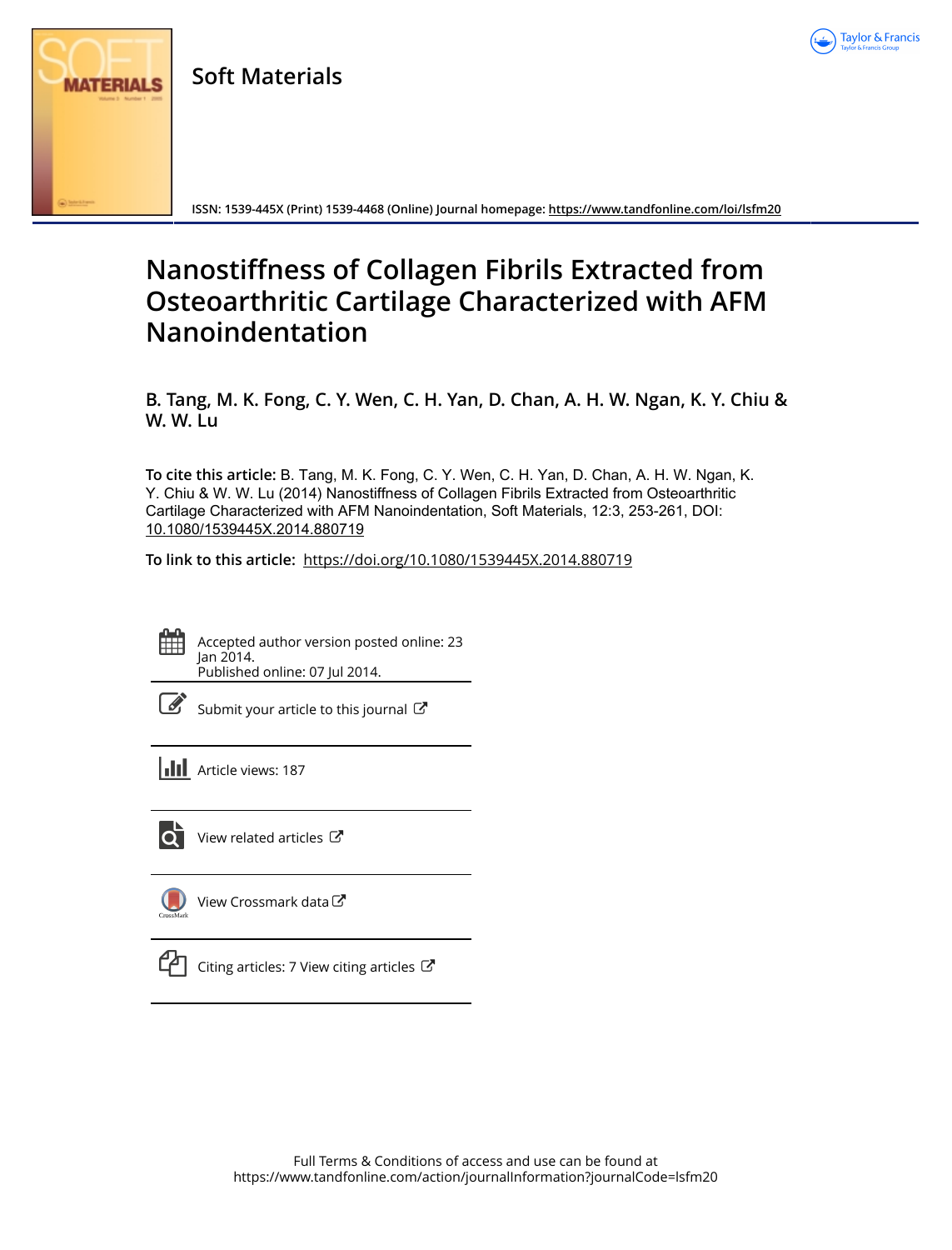

# Nanostiffness of Collagen Fibrils Extracted from Osteoarthritic Cartilage Characterized with AFM Nanoindentation

<span id="page-1-0"></span>B. TANG<sup>1</sup>, M. K. FONG<sup>2,5</sup>, C. Y. WEN<sup>2,6</sup>, C. H. YAN<sup>2</sup>, D. CHAN<sup>3</sup>, A. H. W. NGAN<sup>4</sup>, K. Y. CHIU<sup>2</sup>, and W. W. LU<sup>2,6</sup>\*

<sup>1</sup>*Department of Materials Science and Engineering, South University of Science and Technology of China, ShenZhen, P. R. China*

<sup>2</sup>*Department of Orthopaedics and Traumatology, Li Ka Shing Faculty of Medicine, The University of Hong Kong, Hong Kong, P. R. China*

<sup>3</sup>*Department of Biochemistry, Li Ka Shing Faculty of Medicine, The University of Hong Kong, Hong Kong, P. R. China*

<sup>4</sup>*Department of Mechanical Engineering, The University of Hong Kong, Hong Kong, P. R. China*

<sup>5</sup>*Hong Kong Productivity Council, Hong Kong, P. R. China*

<sup>6</sup>*Center for Human Tissues and Organs Degeneration, Shenzhen Institutes of Advanced Technology, Chinese Academy of Sciences, Shenzhen, P. R. China*

Received September 3, 2013; Accepted December 12, 2013

Osteoarthritis (OA) is a prevalent and deliberating joint disorder, which acts as the leading cause for the disability and poor quality of life of the middle-age and elderly people. It is generally believed that OA is degeneration of articular cartilage. However, the debate remains on the role of subchondral bone in pathogenesis of OA. In this study, the nanostiffness of collagen fibrils from articular cartilage in patients with entirely different bone metabolism, that is, OA, osteoporosis (OP), and health, was quantitatively measured with AFM nanoindentation technique. It was found that the stiffness of individual collagen fibril from healthy cartilage was  $2.67 \pm 0.12$ GPa under ambient condition and 11.24  $\pm$  0.74MPa in hydrated state respectively. The collagen fibrils were softer in osteoporosis (OP) group (ambient: 1.64  $\pm$  0.12GPa; hydrated: 8.59  $\pm$  0.59MPa). By contrast, the extracted fibrils from OA cartilages were stiffer (ambient: 4.65  $\pm$  0.25GPa; hydrated: 17.26  $\pm$ 1.77MPa). The results obtained demonstrated that the collagen fibrils extracted from OA patients are stiffer than those from healthy patients, and therefore the nanomechanical characterization of extracted collagen fibrils may be a promising way for early diagnosis of OA.

**Keywords:** Articular cartilage, Atomic force microscopy, Collagen fibril, Nanoindentation, Stiffness

# **Introduction**

Collagen fibrilis a basic structural component of articular cartilages (AC), and their biomechanical properties are one of the determinants for the mechanical performance of AC. The individual collagen fibrils disruption, which occurs at the onset of naturally occurring osteoarthritis (OA), could be a major attribute to the breakdown of AC collagen meshwork [\(1,](#page-8-0) [2\)](#page-8-1). OA does not have significant symptoms at its early stage, and once the collagen meshwork breaks down, the only clinical way to fully cure OA is total knee arthroplasty, which is expensive and painful. A reliable method for early diagnosis of OA will therefore be greatly helpful in its clinical treatment.

A number of studies have investigated the nanomechanical properties of collagen fibrils, while most of them focused on type I rather than type II collagen fibrils from AC  $(3-17)$  $(3-17)$ . Recently, the nanomechanical properties of AC collagen fibrils were examined in various animal models and human OA specimens via atomic force microscopy (AFM) nanoindentation [\(18–](#page-8-4)[20\)](#page-9-0). Stiffening of collagen fibrils meshwork was identified as an early biomarker for the onset of OA. Thus far, minimal attention has been paid to the nanomechanical properties of individual collagen fibrils in pathogenesis and pathophysiology of OA.

Attempts have been made to address the *in-situ* nanomechanical behavior of collagen fibrils of AC tissues in human OA specimens [\(21\)](#page-9-1). The nanomechanical tests were performed on the individual collagen fibrils inside sectioned pieces of cartilage tissue under dehydrated state using AFM tips with a radius of 10 nm. Stiffening of collagen fibrils was observed in cartilages suffering from OA. Unfortunately, AC collagen fibrils inside tissues are randomly packed and the orientation of collagen fibrils might interfere with the *in-situ* measurement. Moreover, it can be difficult to measure the mechanical properties of individual collagen fibrils inside cartilage tissues *in vivo,* because any small vibrations during the AFM nanoindentation may cause significant errors during the measurement. Nanomechanical characterization of individual collagen fibril extracted from tissues and using the measured mechanical properties as a biomarker for early diagnosis of OA may be a

B. Tang and M. K. Fong contributed equally to this manuscript.

<sup>\*</sup>Address correspondence to: W. W. Lu, Department of Orthopaedics and Traumatology, Li Ka Shing Faculty of Medicine, The University of Hong Kong, Sassoon Road 21, Hong Kong, P. R. China. Email: [wwlu@hku.hk](mailto:wwlu@hku.hk)

Color versions of one or more of the figures in the article can be found online at www.tandfonline.com/lsfm.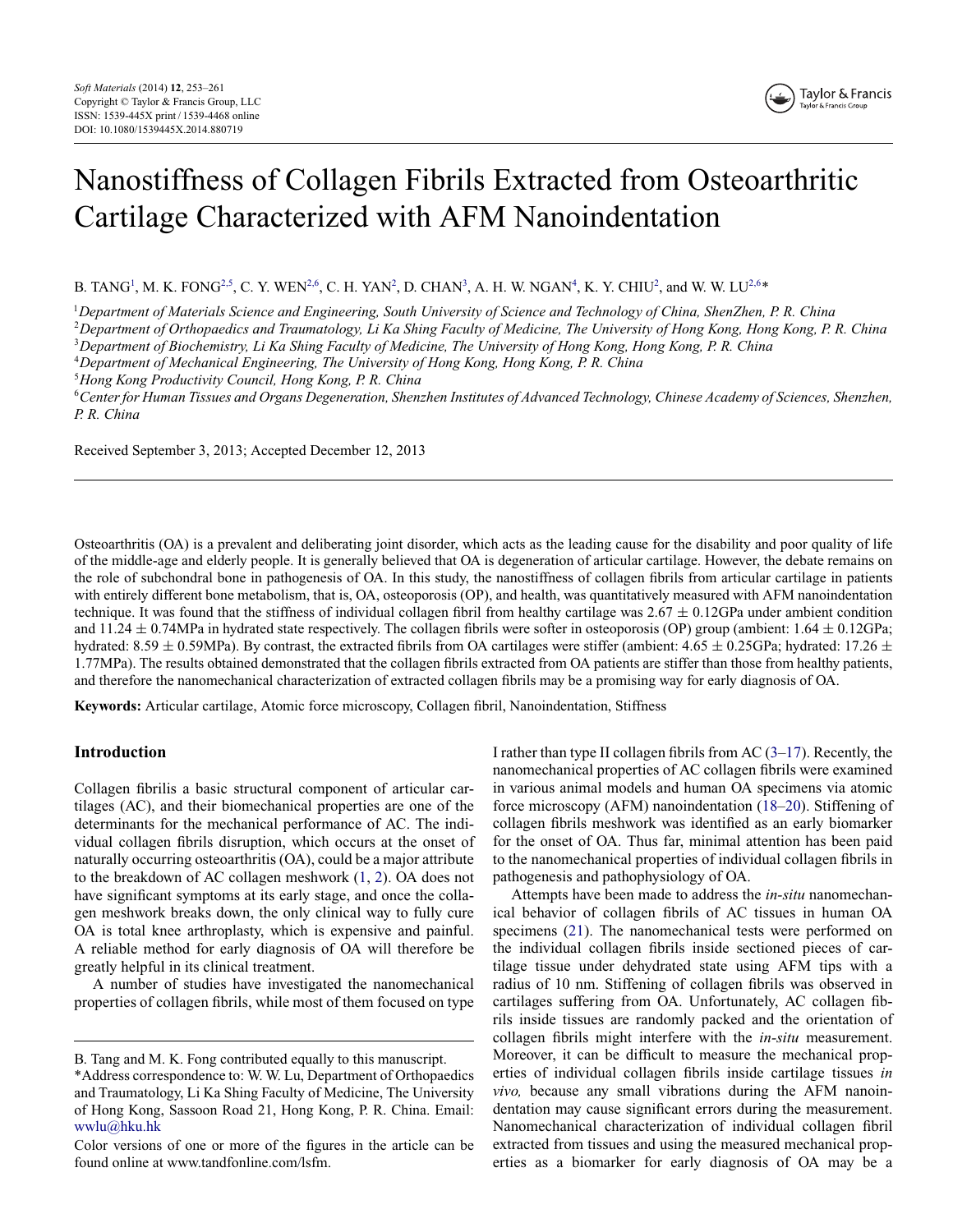promising way, if a suitable extracting protocol is established and the differences in mechanical properties of OA and healthy fibrils remain significant after the extraction process. In our previous work [\(21\)](#page-9-1), an abnormally rich  $Ca^+$  element was found in the bone-cartilage interface, which indicates that the stiffening of OA fibrils may be due to the calcification of fibrils. In this study, collagen fibrils extracted from healthy, OA, and OP cartilages were investigated using AFM nanoindentation under both ambient and hydrated conditions with the purpose of validating the diagnosis of OA based on the mechanical properties of extracted fibrils. SEM and micro-CT analyses were performed to study the morphology and structure of both extracted fibrils and subchondral plates to further understand the pathology of OA.

# **Experimental Details**

#### *Human Specimens Collection and Preparation*

All experimental procedures were approved by the Institutional Review Board of the authors' institute (Ref Nr: UW 09-368). The intact AC specimens were obtained from femoral heads of two healthy donors (35–45 years old, Nanfang Medical School, Guangzhou, China) and three osteoporotic hip fracture patients (70–96 years old, Queen Mary Hospital, Hong Kong). The osteoarthritic AC specimens were collected from patients (34–70 years old), undergoing total hip or knee replacement surgery at the authors' institute.

All AC specimens were stored in saline-soaked gauze, and thawed at 4◦C for 24 h and were then cut into small pieces with area around  $2 \text{ mm}^2$ . The collagen fibrils were extracted from hyaline AC tissues using the protocol as fellow: [\(1\)](#page-8-0) the small pieces of AC samples were immersed in the extraction buffer with the initial sample-to-buffer volume ratio at 1:5, and were then dispersed with a homogenizer (T10 Basic UltraRTurrax@, KA, Germany). During this process, the extraction buffer was gradually added in until the volume ratio of sample:buffer reached 1:15 [\(2\)](#page-8-1). The dispersed sample in the buffer was placed into a Himac CR-GIII centrifuge (Hitachi Koki Company, Japan), and centrifuged for 30 min at 4◦C. After centrifugation at 27000 g, the supernatant was collected [\(3\)](#page-8-2). The aforementioned procedures were repeated twice. Then the supernatant was centrifuged at 115000 g and the final pellets were collected in a centrifuge tube and stored in double distilled  $H_2O$  (DD  $H_2O$ ) with  $2\%$ sodium lauryl sulfate (SDS) (Wako, Japan) at 4◦C for subsequent evaluations. The extraction buffer was composed of 7.5 mM of sodium chloride (Fisher Scientific, UK), 0.1 mM of ethylenediaminetetraacetic acid disodium salt dihydrate (ETDA) (Sigma-Aldrich, US), 3 mM of 6-aminohexanoic acid (Sigma-Aldrich, US), 5 mM of benzamidine (Sigma-Aldrich, US), 0.1 mM of phenylmethanesulfonly fluoride (PMSF) (Sigma-Aldrich, US), and 5 mM of N-ethylmaleimide (NEM) (Sigma-Aldrich, US). A Schematic diagram of the extracting process is shown in [Fig. 1.](#page-3-0)

#### *SEM*

Evaluation of collagen fibril nanostructure was performed under a Hitachi S-4800 scanning electron microscope (SEM). Collagen fibril pellets were thawed at room temperature, and then dropped on the glass slides coated with polylysine (Sigma-Aldrich, US). The droplet, together with the glass slide, was dehydrated in a desiccator with humidity at approximately 20% and the dried sample was then gently washed by deionized distill water to remove the SDS precipitant. Afterward, the sample was dried in the desiccator again. The images were captured approximately 20 mm apart from each other to avoid duplicated measurements. A total of 350 collagen fibrils were in each sample, and the diameters of all the fibrils were measured.

### *Micro-CT*

Subchondral plate refers to a small piece of condensed bone that mainly consists of hydroxyapatite between the cartilage and cancellous bone, and it responds to the transmitting loads from the cartilage into the underlying cancellous bone. The subchondral plate directly contacts the cartilage, and thus it should influence the biological and biochemical conditions, for instance, ion concentration, inside cartilage. The Micro-CT experiments were performed on the OP and OA subchondral plates, respectively. A micro-CT scanner supplied by Belgium (SkyScan 1076, Kontich, Belgium) was employed and the scanning parameters were as follows: 18 μm isotropic voxel size, 55 kV voltage, 109 μA current, 200 ms integration time, and 4000 projections.

### *AFM Imaging and Nanoindentation*

Nanowizard II Bio-AFM (JPK Company, Germany) was adopted in this study. The nanomechanical properties of collagen fibrils were examined at ambient and hydrated states, respectively. AFM imaging was initially performed to visualize the position of the sample under the semi-contact mode for the ambient condition and the contact mode for the hydrated state; then, the AFM tip was moved to the desired position for indentation on the fibrils. The AFM tips of both NCHR-20 (spring constant 42 N/m) and CONTR-20 (spring constant 8 N/m) (NanoWorld Innovative Technology, US) were employed. For the tests performed under the hydrated state, the dried samples were re-hydrated in deionized distilled water for 45 min, and then the glass slide was placed in a tissue culture dish filled with deionized distilled water for the AFM imaging and nanoindentation. More than 60 AFM nanoindentation tests were performed on randomly selected positions on various collagen fibrils under the ambient and hydrated states, respectively. Because the accuracy of the mechanical properties measurement is very dependent on the quality of the experimental data, only the data sets with insignificant experimental noise caused by external vibration during the nanoindentation were selected for the final data analysis. Therefore, a total of 50 sets of experimental data under ambient conditions and a total of 20 sets of data in the hydrated state were selected for the final analysis, respectively. The radii of all tips were at around 8 nm under SEM evaluations.

The nanoindentation tests were performed by directing the AFM tip toward the sample with a designed schedule; the piezoelectric driven movement of the clamped based of the tip  $\delta$ , which served as the input, and the vertical photodiode signal *D*, which served as the output, were recorded during the test. The spring constant *k* of the used tip was further calibrated with the thermal noise method, and the cantilever sensitivity *A* was calibrated by performing indentation tests on a clean glass surface and linearly fitting the obtained  $\delta - D$  curves beforehand. The deflection of the cantilever at its free end is  $\delta = AD$  and therefore the force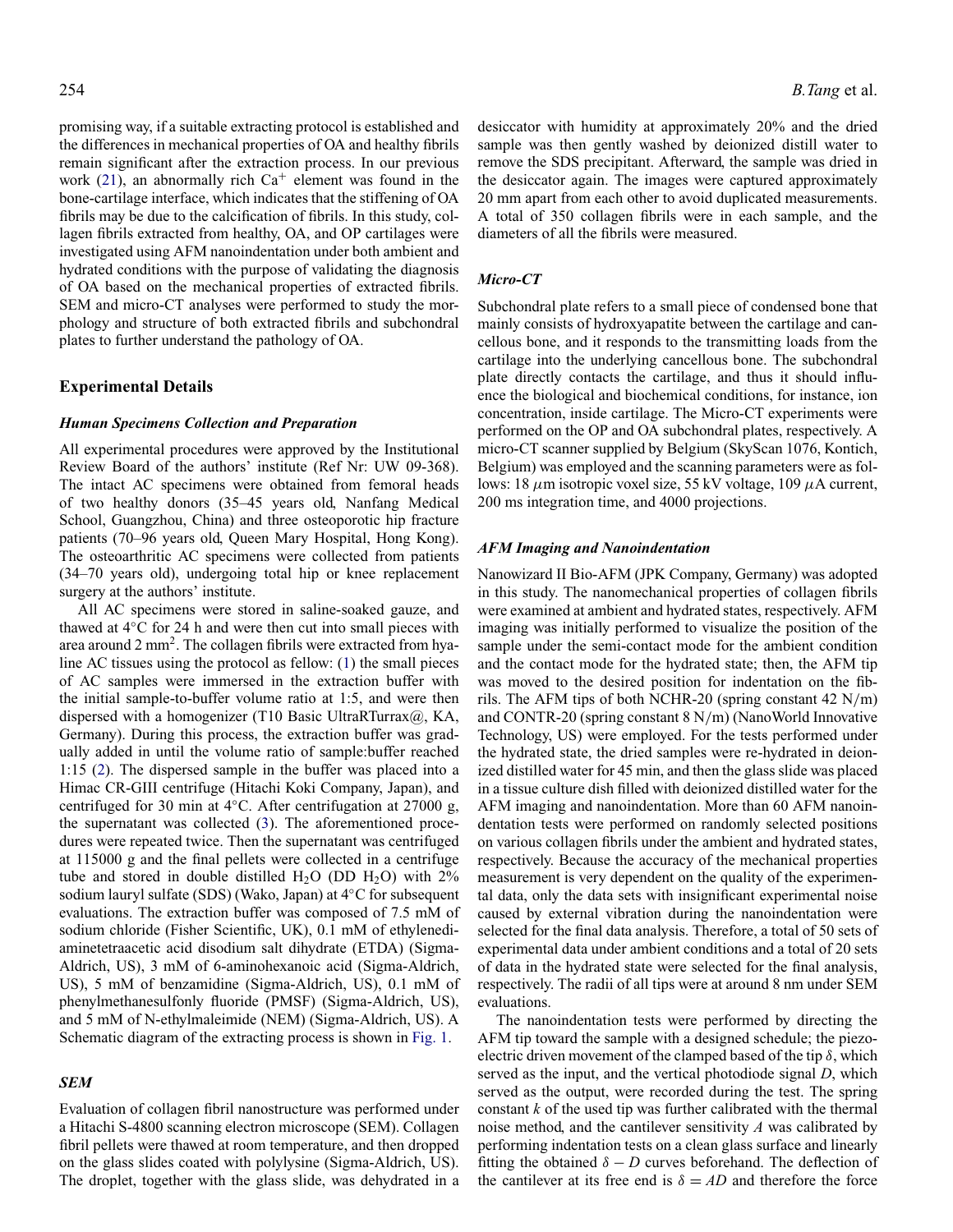<span id="page-3-0"></span>

SDS at 4 °C for further experiments.

**Fig. 1.** Schematic diagram shows the extraction procedure of collagen fibrils from hyaline articular cartilages for AFM nanoinentation test.

applied onto the samples is  $F = kAD$ , and the indentation depth of the tip into the sample is  $d = \delta - AD$ . The obtained  $\delta - D$ curve therefore can be converted into the typical force versus the displacement curve (*F-d* curves) of the sample. It is assumed that the AFM tip used in this study has a pyramidal shape, and a modified Hertz model for a four-sided pyramidal indenter was used for data analysis by fitting the converted *F-d* curves with the following equation [\(22\)](#page-9-2):

$$
F = 0.7453 \frac{E}{1 - v^2} d^2 \tan a,\tag{1}
$$

where the *v* is the Poisson's ratio of the sample and *a* is the apex angle of the tip. A typical 3D-image of a collagen fibril and a typical *F-d* curve after conversion are shown in [Fig. 2.](#page-4-0) As the diameter of the collagen fibrils is typically over 60 nm, only the first few nanometers after the initial solid contact in the recorded data were adopted for curve fitting to avoid possible substrate effects. Based on our observation, Eq. (1) fit the experimental data from the initial solid contact region very well. It should be noted here that the collagen fibrils are viscoelastic, and, therefore, the fitted *E* value may not be the elastic modulus that represents the purely elastic deformation. However, a materials parameter represents the resistance of viscoelastic and elastic deformation of collagen fibrils at nanoscale; therefore, we defined the *E* measured here as "nanostiffness." The Poisson's ratio of collagen fibrils was determined to be 0.5 thereafter.

#### *Statistics Analysis*

The data were presented as mean  $\pm$  standard error, and also 95% confidence intervals. The relationship between the nanostiffness of individual collagen fibrils of intact AC and their diameters were analyzed using Pearson's correlations. SPSS 20.0 (Chicago, IL, USA) was used with the statistical significance set at 0.05.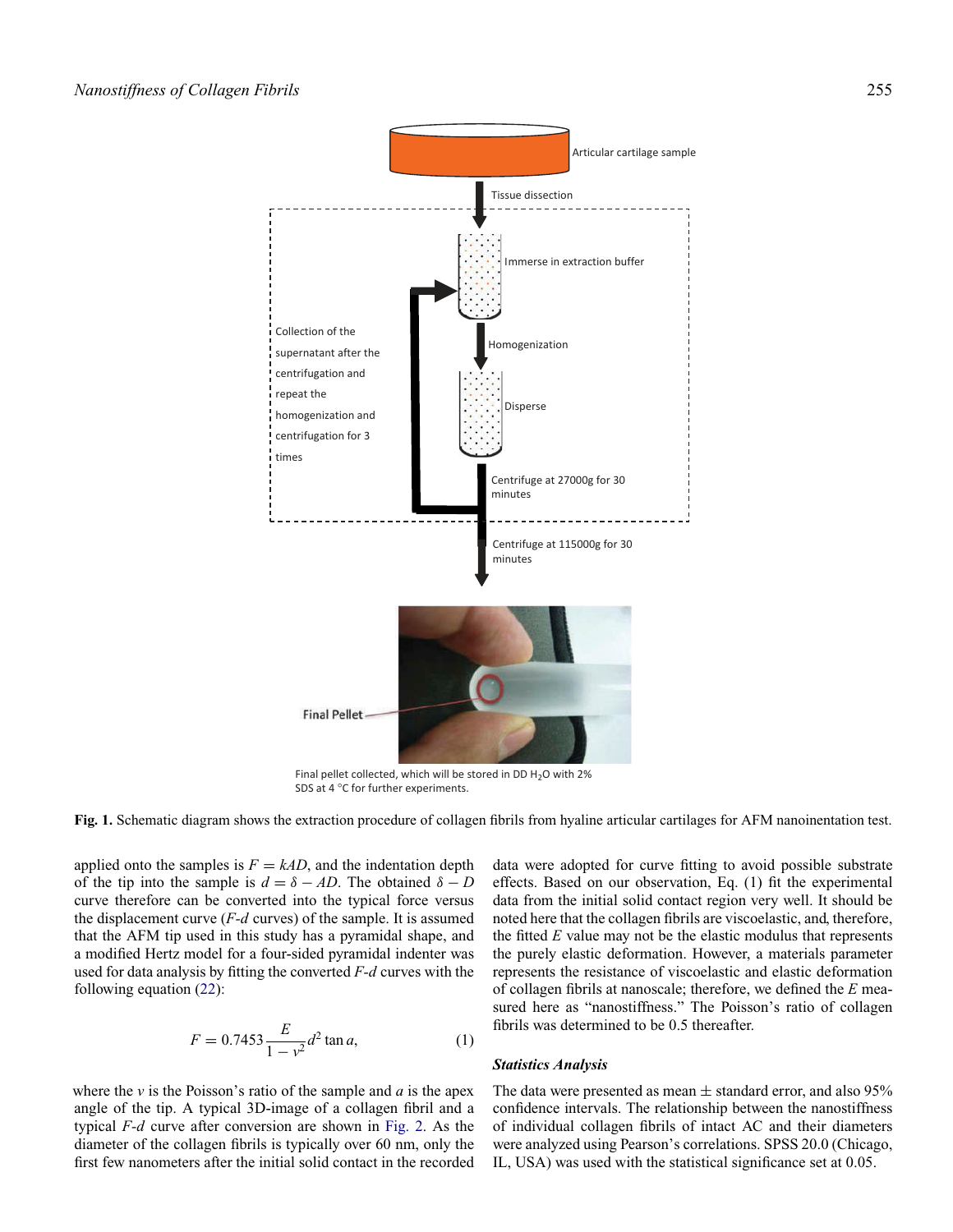<span id="page-4-0"></span>

**Fig. 2.** A typical 3D image of one collagen fibril (left) and a typical *F-d* curve of AFM nanoindentation performed (right). The green line on the right figure is the fitting curve of the experimental data with equation (1), and the fitting is good at the beginning of solid contact.

# **Results**

Under SEM examination, the distributions of the extracted collagen fibrils' diameters of intact AC specimens were similar among four healthy donors and three osteoporotic hip fracture patients. However, only thinner collagen fibrils were extracted from OA cartilages as compared with healthy and OP groups [\(Fig. 3\)](#page-5-0). The height profile along the longitudinal direction of one collagen fibril was also plotted under AFM images to examine its structural characteristics. It was found that the peak-to-peak distance, that is, the D-periodicity of the collagen fibril, was in the range of 60–70 nm [\(Fig. 4\)](#page-6-0).

The nanostiffness of collagen fibrils from healthy AC specimens was depicted under AFM nanoindentation. The 95% confidence intervals for the nanostiffness of collagen fibrils from the samples H1-1, H1-2, H2-1, and H2-2 were 2.19–3.23, 1.03– 1.76, 2.17–3.17, and 2.07–3.02 GPa under ambient condition, and 9.40–15.10, 8.56–13.93, 8.02–14.85, and 6.16–10.72 MPa under hydrated condition, respectively. No statistically significant correlations were detected between the nanostiffness of the collagen fibrils and their diameters under either ambient ( $r^2 = 0.07$ ,  $p = 0.143$ ) or hydrated condition ( $r^2 = 0.05$ ,  $p = 0.820$ ).

As compared with healthy specimens, the collagen fibrils from OA cartilage yielded a higher nanostiffness under both ambient  $(4.65 \pm 0.25$ GPa) and hydrated  $(17.26 \pm 1.77$ MPa) conditions [\(Fig. 5\)](#page-6-1). Yet, the collagen fibrils were softer in the OP group (ambient:  $1.64 \pm 0.12$ GPa; hydrated:  $8.59 \pm 0.59$ MPa).

The microstructure of subchondral plate harvested from OA and OP patients were also examined with micro-CT, and the results are shown in [Fig. 6.](#page-7-0) It was found that the subchondral plate harvested from the OA patient is much porous than those from OP patient.

## **Discussion**

This study presented an approach of AFM nanoindentation on the extracted collagen fibrils to detect the altered nanomechanical properties of hyaline AC tissues in different disease conditions, for example, osteoporotic hip fracture and OA. First, the D-periodicity of the extracted collagen fibrils in the range of 60– 70 nm agreed well with previous studies [\(21,](#page-9-1) [23\)](#page-9-3). The elastic

moduli of collagen fibrils (1.03–3.23 GPa) were also compatible with the data measured under *in-situ* AFM nanoindentation (1.99–3.91 GPa) [\(21\)](#page-9-1). Our findings further confirmed the previous observations of collagen fibrils stiffening in OA cartilage [\(18,](#page-8-4) [21\)](#page-9-1).

According to the SEM results, we found that the extract collagen fibrils' diameter was in the range of 40–60 nm, and this is relatively smaller than that of the collagen fibrils in normal AC we measured previously, which is in the range of 80–100 nm [\(21\)](#page-9-1). The difference could be a result of the nature of this extraction protocol. The centrifugation was employed to release the fibrils from the tissues and the collagen fibrils with smaller diameters might be easily isolated. No significant association was detected between the fibrils' diameters and their nanostiffness. In this sense, the nanomechanical properties of the thin collagen fibrils after extraction might be the representative of the all AC collagen fibrils.

The nanostiffness of the extracted collagen fibrils measured here is in the same order of magnitude of previous reported data for the extracted type I collagen fibrils [\(Table 1\)](#page-7-1). For example, our data are compatible with Heim et al.'s study, which showed that the stiffness of collagen fibrils from tissues of the inner dermis of sea cucumber was in the range of 1–2 GPa [\(4\)](#page-8-5). In this study, the nanostiffness measured under hydrated state was in the range of 8.02–15.10 Mpa. To our knowledge, these are the first batch of data reported for AC collagen type II collagen fibrils under a hydrated state. By contrast, the stiffness of collagen type I fibrils from bovine Achilles tendon is in the range of 1.1–1.3 Mpa under hydrated condition, and that of collagen fibrils from human dentin is in the range of 30–60 Mpa. Our data are also in the same order of magnitude of collagen type I fibrils. Interestingly, both others' and our study showed that the stiffness of collagen fibrils measured under the hydrated state is nearly 1000 times smaller than that measured under ambient condition [\(Table 1\)](#page-7-1). It is believed that the rehydration process might significantly soften the collagen fibrils after artificially regaining the water content.

The nanostiffnesses of collagen fibril meshworks in human OA cartilage specimens were once reported in the range of 15 to 142 kPa [\(18\)](#page-8-4), that is,  $\sim 10^3$  times smaller than that the data of individual collagen fibrils in this study. Such discrepancy could not be easily explained with the differences in test protocols and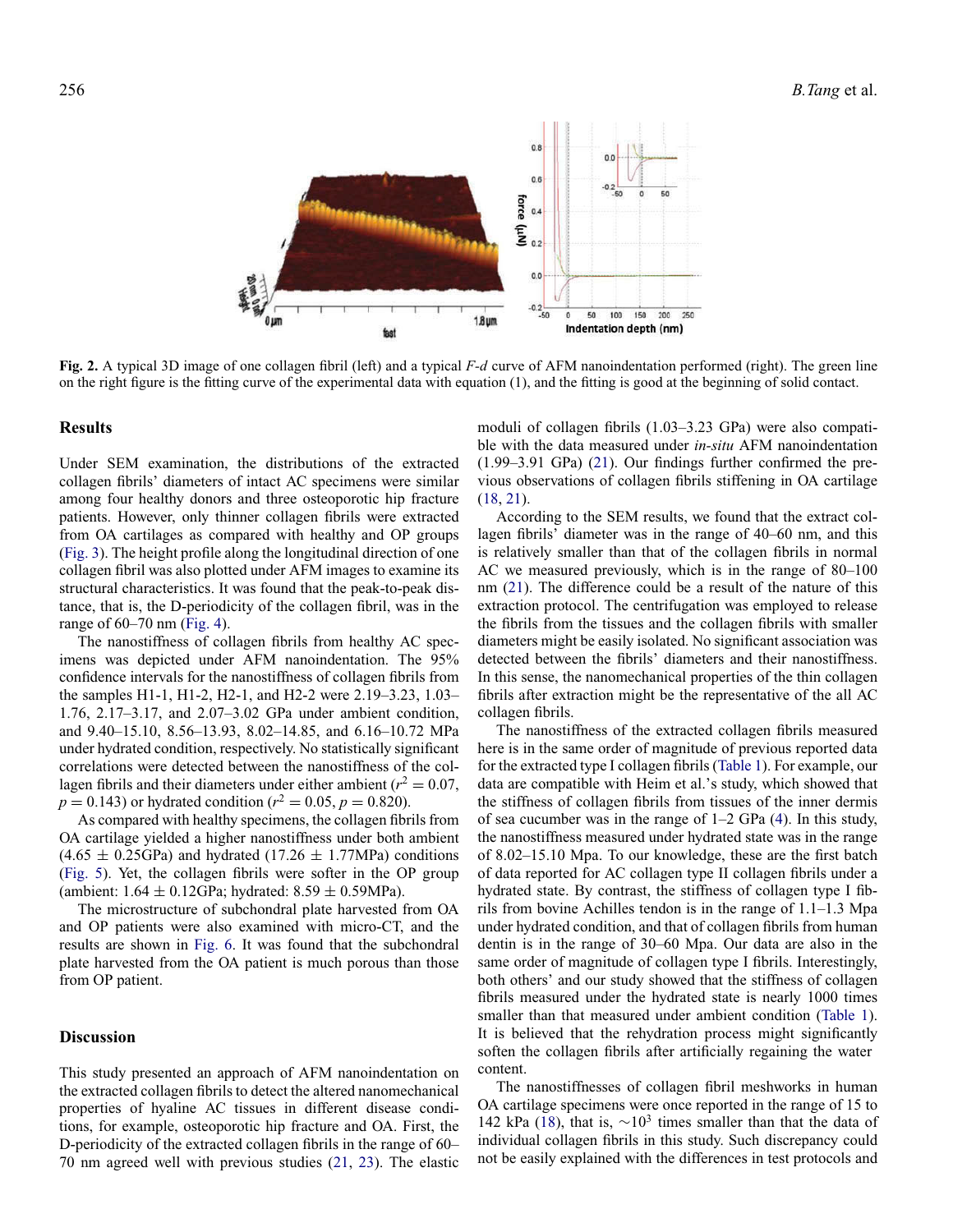<span id="page-5-0"></span>

**Fig. 3.** Distribution of the extracted collagen fibrils from articular cartilages of healthy donors (Panel A, H1, and H2), osteoporotic hip fracture (Panel B, OP-1, 2,3) and osteoarthritis patients (Panel C, OA-1, 2, 3). As compared with healthy (A) and OP groups (B), only thinner collagen fibrils were extracted from OA cartilage (C).

conditions. Actually, a previous study [\(21\)](#page-9-1) and attempted to measure *in-situ* properties of the collagen fibrils in AC under hydrated condition, yet the mechanical properties they measured could be the bending modulus of collagen fibrils, as well as the complex modulus of the entire collagen fibrils meshwork and, therefore, cannot be compared with the stiffness of individual collagen fibril measured in present study.

It is well known that OA is the result of the mechanical failure of the collagen meshwork in articular cartilage. Therefore, monitoring the nanostiffness of AC collagen fibrils could be a promising way for early detection of OA [\(18\)](#page-8-4). Recently, the stiffening of collagen fibrils from OA cartilage of human beings has been demonstrated [\(21\)](#page-9-1). Yet, it is not easy to probe the nanomechanical properties of AC *in vivo* because any small vibrations during the AFM nanoindentation test may cause severe reduction of the accuracy of measurement. In our previous work, small pieces of tissues were harvested from AC, and nanomechanical tests were performed on individual fibrils inside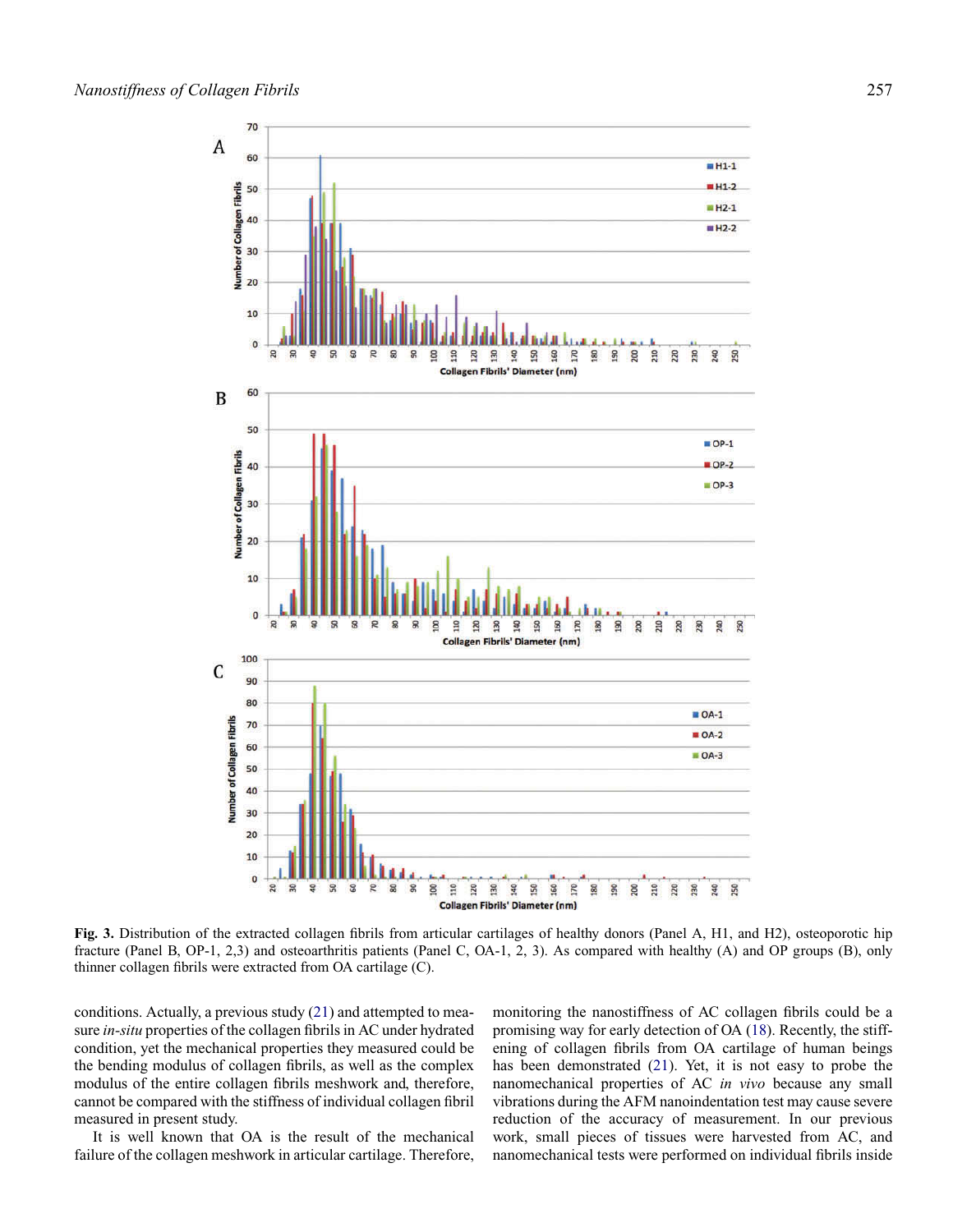<span id="page-6-0"></span>

<span id="page-6-1"></span>**Fig. 4.** (a) A typical AFM image showing the extracted collagen fibrils and the height profile of one collagen fibril along the longitudinal direction. The D-periodicity of the collagen fibril is about 67 nm; (b) 3D-image of a collagen fibril, the height of collagen fibrils was measured to be around 30 nm.



**Fig. 5.** AFM nanoindentation tests of the extracted collagen fibrils were performed under both ambient and hydrated conditions.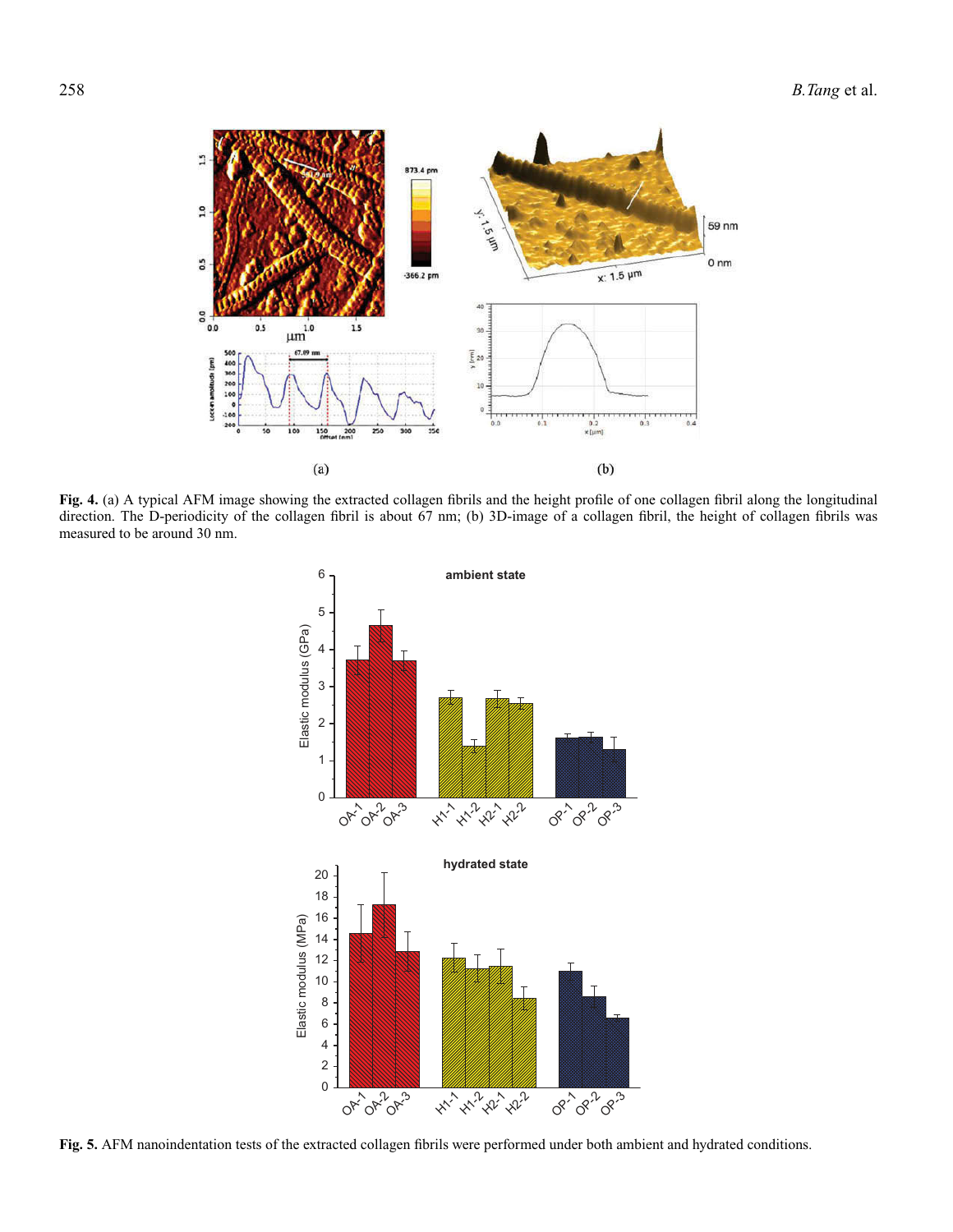<span id="page-7-1"></span>

<span id="page-7-0"></span>**Fig. 6.** Micro-CT image of OP and OA subchondral plate. It can be found that the OA subchondral plate is much porous than the healthy plate.

**Table 1.** Summary of nanomechanical properties of individual collagen fibrils in literature.

| References                                    | Type of Collagen<br>(Source)                   |                  | Biomechanical Test Hydration Condition | Elastic Modulus          | Remarks                                                                                                                                                                                 |
|-----------------------------------------------|------------------------------------------------|------------------|----------------------------------------|--------------------------|-----------------------------------------------------------------------------------------------------------------------------------------------------------------------------------------|
| Eppell et al., 2006<br>(24)                   | Type 1 Collagen<br>(Sea cucumber)              | Tensile          | Ambient                                | 0.4GPa to 0.6GPa         | The large range of<br>elastic modulus was<br>due to large range of<br>strain rate, $\varepsilon \sim 0.05$<br>to $0.3$                                                                  |
| Heim et al., 2004 (4) Type 1 Collagen         | (Sea cucumber)                                 | Nano-Indentation | $<$ 45%                                | 1GPa to 2GPa             |                                                                                                                                                                                         |
| van der Rijt et al.,<br>2006(7)               | Type 1 Collagen<br>(Bovine Achilles<br>Tendon) | Tensile          | Ambient                                | 2GPa to 7GPa             |                                                                                                                                                                                         |
| van der Rijt et al.,<br>2006(7)               | Type 1 Collagen<br>(Bovine Tendon)             | Tensile          | Immersed in PBS                        | 0.2GPa to 0.5GPa         |                                                                                                                                                                                         |
| Wenger et al., 2007<br>(8)                    | Type 1 Collagen<br>(Rat Tail Tendon)           | Nano-Indentation | various hydration<br>statuses          | 3.75GPa to 11.5GPa       | The large range of<br>elastic modulus may<br>be related to various<br>hydration statuses.                                                                                               |
| Balooch, et al., 2008 Type 1 Collagen<br>(25) | (Human Dentin)                                 | Nano-Indentation | Immersed in DD<br>H <sub>2</sub> O     | 30Mpa to 35Mpa           | Indentations were<br>performed at the<br>gaps of collagen<br>fibrils D-periodicity                                                                                                      |
| I Balooch, et al.,<br>2008(25)                | Type 1 Collagen<br>(Human Dentin)              | Nano-Indentation | Immersed in DD<br>$H_2O$               | 60Mpa                    | Indentations were<br>performed at the<br>overlaps of collagen<br>fibrils D-periodicity                                                                                                  |
| Shen et al., 2008 (5)                         | Type 1 Collagen<br>(Sea Cucumber)              | Tensile          | 31% to 60%                             | 0.36GPa to 1.6GPa        | The large range of<br>elastic modulus may<br>be related to large<br>range of humidity.<br>Tensile tests were<br>performed under<br>relatively high strain<br>rate, $\varepsilon \sim 4$ |
| Yang et al., 2008 (9)                         | Type 1 Collagen<br>(Bovine Achilles<br>Tendon) | 3-Point Bending  | Ambient                                | 1.0GPa to 3.9GPa         |                                                                                                                                                                                         |
| Yang et al., 2008 (9)                         | Type 1 Collagen<br>(Bovine Achilles<br>Tendon) | 3-Point Bending  | Immersed in PBS                        | $0.07$ GPa to $0.17$ GPa |                                                                                                                                                                                         |
| Yadavalli, et al.,<br>2010(26)                | Type 1 Collagen<br>(Self-Assembled)            | Nano-Indenation  | Ambient                                | $1.9 \pm 0.5$ GPa        |                                                                                                                                                                                         |
| Yadavalli, et al.,<br>2010 (26)               | Type 1 Collagen<br>(Self-Assembled)            | Nano-Indenation  | Hydrated                               | $1.2 \pm 0.1$ Mpa        |                                                                                                                                                                                         |

the sectioned tissues*in-situ* [\(21\)](#page-9-1)*.* Unfortunately, because collagen fibrils are randomly oriented and packed in the AC extracellular matrix, the accuracy of the measurement was limited by the substrate effects of indentation and the uncontrolled fibril orientation. Therefore, the method employed in this study, which is to extract small amount of collagen fibrils from patient and measure their nanostiffness, should be much more nondestructive, feasible, and reliable. In the present study, it was demonstrated that the mechanical difference between individual collagen fibrils from OA and healthy patients will be kept even after extraction and,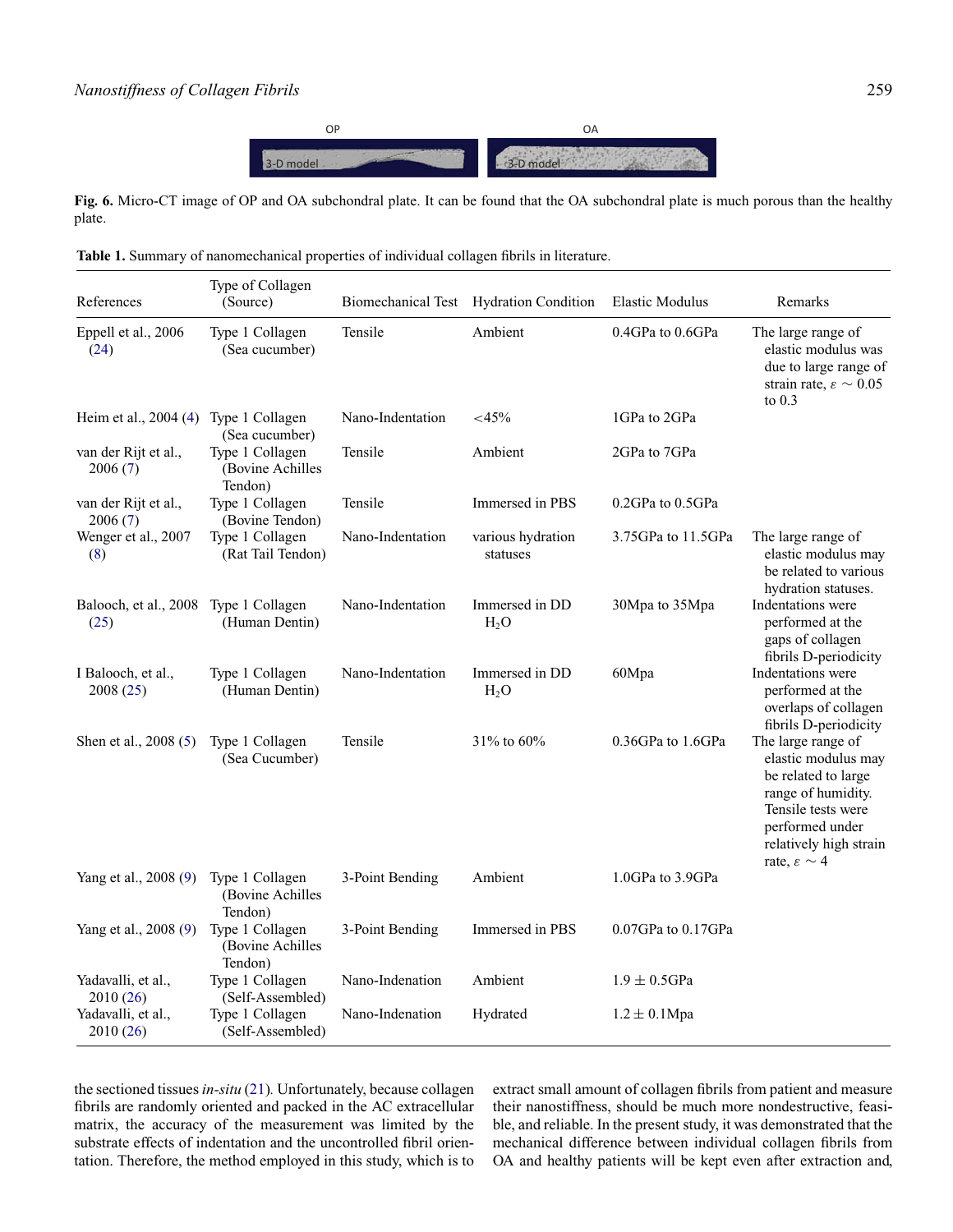therefore, provides a promising method of OA early diagnosis: the articular biopsy could be obtained from patients suffering from knee pain and submitted for early diagnosis and/or precise prognostication of OA using the present method.

The collagen fibrils are viscoelastic, and the viscoelastic effects might influence the accuracy of our measurements as the Hertzian contact model employed for data analysis is based on the assumption that tip-sample contact is purely elastic [\(27](#page-9-7)[–30\)](#page-9-8). In this study, although a relative fast loading rate was employed and the only the recorded curve at the very beginning of elastic contact region was utilized for the Hertzian fitting to minimize the viscoelastic effects during the measurement, the nanostiffness measured here may not represent the purely deformation of fibrils. Moreover, the dehydration and/or rehydration process of collagen fibrils adopted in this work may introduce internal stress in the specimens because the sample volume was changed and, therefore, might also influence the accuracy of the measurement. These limitations should be taken into consideration when interpreting the data presented here, and further improvement in the measurement technique is desired.

The Micro-CT results in [Fig. 6](#page-7-0) clearly show that the subchondral plate of OA cartilage is much porous than those of OP, and this is believed to be the possible reason for the stiffening of collagen fibrils in OA. The  $Ca<sup>+</sup>$  ions in cartilage should mainly come from the subchondral plate. In OP cartilage, it should have a diffusion gradient of  $Ca^+$  ions decrease from the bone-cartilage interface to the superficial region of cartilage, and therefore the level of calcification of collagen fibrils inside the cartilage should also follows this trend. It was determined that the nanostiffness of collagen fibrils decreased from the bone-cartilage interface to the superficial region in healthy AC [\(21\)](#page-9-1). However, for the OA cartilage, the porous structure of subchondral plate largely increased the surface area of the plate and thus increased the  $Ca<sup>+</sup>$  ions release rate from bone to cartilage. This may cause the abnormal richness of  $Ca<sup>+</sup>$  ion in cartilage and should lead to a higher level of fibril calcification in OA AC than those in OP cartilage. The collagen fibrils extracted from OA cartilage, therefore, are stiffer that those from healthy and OP cartilage. The key assumption of this hypothesis is that the concentration of  $Ca^+$  ions will change the mechanical properties of collagen fibrils, and therefore it is suggested that more studies should be performed to investigate the effects of calcification on collagen fibrils' mechanics.

# **Conclusion**

In this study, the nanomechanical properties and the microstructure of fibrils extracted from healthy, OA, and OP AC were systematically investigated. It was found that the nanostiffness of the extracted collagen fibrils from OA AC was relatively higher than those of fibrils from healthy AC, and this implies the feasibility of the presented AC collagen fibril extraction protocol and the potential diagnostic values of *in-vitro* AFM nanoindentation for OA. The Micro-CT analysis together with the AFM nanoindentation results revealed a possible pathology of OA. The microstructure of subchondral plate became porous, and therefore the largely increased specific surface area of subchondral plate, which enables the  $Ca<sup>+</sup>$  ion to be released much easier from the plate to cartilage in OA AC than in normal AC, results in a

higher level of fibril calcification in OA AC. The calcified fibrils are brittle and hard and might have a higher chance of being broken than healthy fibrils under imposed stress, which leads to the initiation of OA.

#### **Funding**

The authors acknowledge the support of the Li Shu Fan Medical Foundation, NSFC project grant 11202039; the basic research fund of ShenZhen Government, P.R. China, GRF grant HKU715213; and the ShenZhen Government Peacock Program (No. 110811003586331).

#### **References**

- <span id="page-8-0"></span>1. Huebner, J.L., et al. (2010) Collagen fibril disruption occurs early in primary guinea pig knee osteoarthritis. *Osteoarth. Cartil*., 18(3): 397–405.
- <span id="page-8-1"></span>2. Hedlund, H., et al. (1996) Ultrastructural changes in primary guinea pig osteoarthritis with special reference to collagen. *APMIS*, 104(5): 374–382.
- <span id="page-8-2"></span>3. Heim, A.J., Koob, T.J., and Matthews, W.G. (2007) Low strain nanomechanics of collagen fibrils. *Biomacromolecules*, 8(11):3298–3301.
- <span id="page-8-5"></span>4. Heim, A.J., Matthews, W.G., and Koob, T.J. (2006) Determination of the elastic modulus of native collagen fibrils via radial indentation. *Appl. Phys. Lett*., 89(18):3.
- <span id="page-8-8"></span>5. Shen, Z.L., et al. (2008) Stress-strain experiments on individual collagen fibrils. *Biophys. J*., 95(8):3956–3963.
- 6. Sun, Y.L., et al. (2004) Stretching type II collagen with optical tweezers. *J. Biomech*., 37(11):1665–1669.
- <span id="page-8-6"></span>7. van der Rijt, J.A.J., et al. (2006) Micromechanical testing of individual collagen fibrils. *Macromol. Biosci*., 6(9):697–702.
- <span id="page-8-7"></span>8. Wenger, M.P.E., et al. (2007) Mechanical properties of collagen fibrils. *Biophys. J*., 93(4):1255–1263.
- <span id="page-8-9"></span>9. Yang, L., et al. (2008) Mechanical properties of native and cross-linked type I collagen fibrils. *Biophys. J*., 94(6):2204–2211.
- 10. Buehler, M.J. (2007) Hierarchical chemo-nanomechanics of proteins: Entropic elasticity, protein unfolding and molecular fracture. *J. Mech. Mater. Structur*., 2(6):1019–1057.
- 11. Buehler, M.J. (2008) Nanomechanics of collagen fibrils under varying cross-link densities: Atomistic and continuum studies. *J. Mech. Behav. Biomed. Mater*., 1(1):59–67.
- 12. Fei, H., and Barber, A.H. (2011) Nano-mechanical properties of individual mineralized collagen fibrils from bone tissue. *J. Royal Soc. Interface*, 8(57):500–505.
- 13. Gautieri, A., et al. (2009) Intermolecular slip mechanism in tropocollagen nanofibrils. *Int. J. Mater. Res*., 100(7):921–925.
- 14. Gautieri, A., et al. (2011) Hierarchical structure and nanomechanics of collagen microfibrils from the atomistic scale up. *Nano Lett*., 11(2): 757–766.
- 15. Loparic, M., et al. (2010) Micro- and nanomechanical analysis of articular cartilage by indentation-type atomic force microscopy: Validation with a gel-microfiber composite. *Biophys. J*., 98(11):2731–2740.
- 16. Svensson, R.B., et al. (2012) Mechanical properties of human patellar tendon at the hierarchical levels of tendon and fibril. *J. Appl. Physiol*., 112(3):419–426.
- <span id="page-8-3"></span>17. Vesentini, S., Redaelli, A., and Gautieri, A. (2013) Nanomechanics of collagen microfibrils. *MLTJ*, 3(1):23–34.
- <span id="page-8-4"></span>18. Stolz, M., et al. (2009) Early detection of aging cartilage and osteoarthritis in mice and patient samples using atomic force microscopy. *Nature Nanotechnol*., 4(3):186–192.
- 19. Kemp, A.D., et al. (2012) Effects of tissue hydration on nanoscale structural morphology and mechanics of individual Type I collagen fibrils